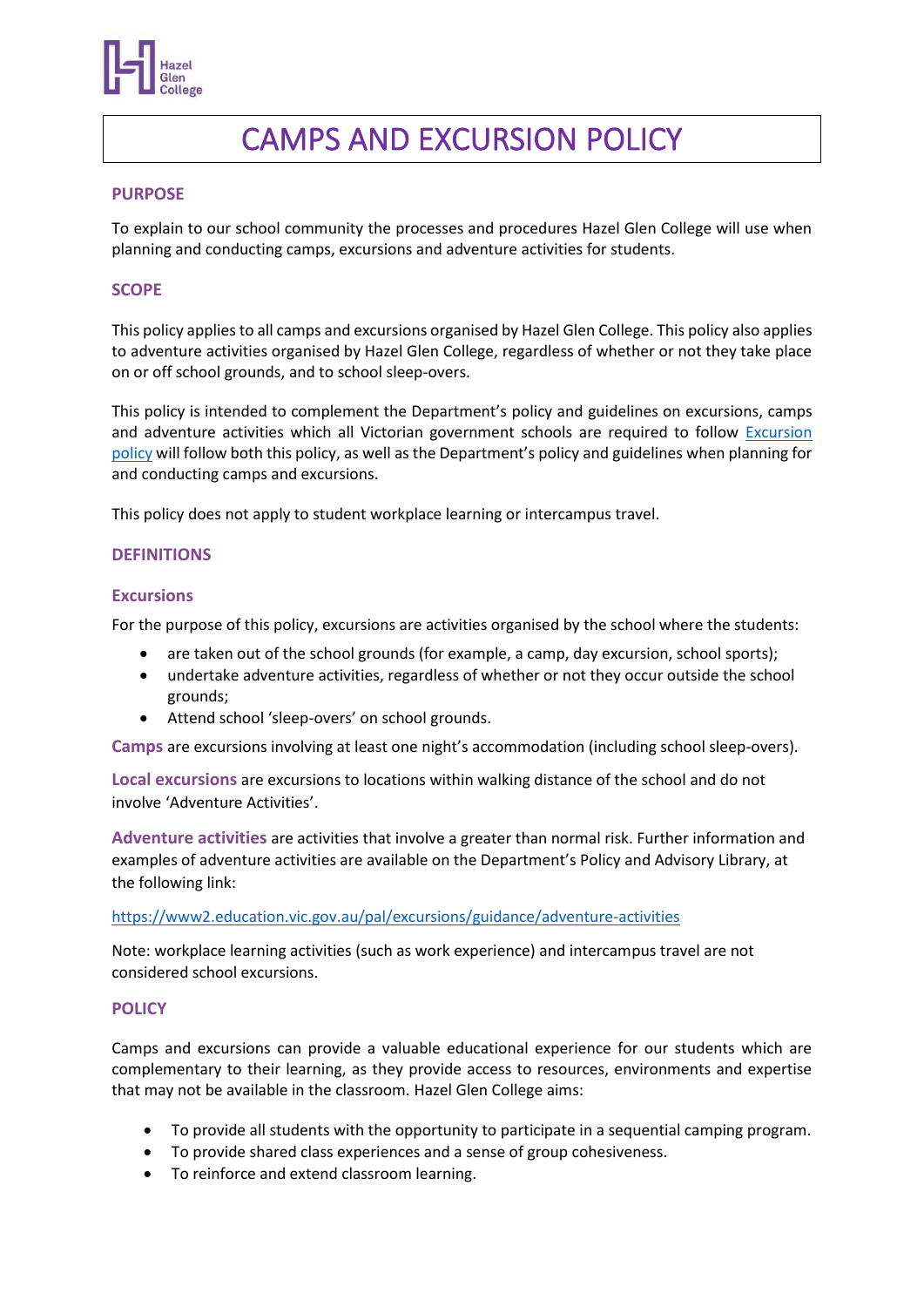- To provide programs that promote self-esteem, resourcefulness, independence, leadership, judgement, co-operation and tolerance of others.
- To further develop a student's problem solving and life survival skills.
- To extend understanding of a student's physical and cultural environment.

For all camps and excursions, including adventure activities, our school will follow the Department's Policy and Advisory Library: [Excursions.](https://www2.education.vic.gov.au/pal/excursions/policy)

# **Planning process for camps and excursions**

All camps require School Council approval. Information presented to the School Council will include:

- The educational aims and objectives of the camp.
- The names of all adults attending and their expertise and experience.
- Travel arrangements and costs.
- Venue details and an itinerary of events.
- Procedures to be followed to ensure the safety of the children.
- Details on the number of students not attending the camp.
- Alternative program for students not attending camp.

All camps and excursions will comply with Department planning requirements.

Part of this planning process includes conducting risk assessments, to ensure that reasonable steps are taken to minimise the risks associated with each proposed camp or excursion. Hazel Glen College's risk assessment will include consideration of arrangements for supervision of students and consideration of the risk of bushfire activity in the excursion location. In the event of a Code Red Day being announced, excursions or camp activities in effected locations will be cancelled or rescheduled. Planning will also cover arrangements for cancelling, recalling or altering the camp or excursion for any other reason.

Hazel Glen College is committed to ensuring students with additional needs are provided with an inclusive camps and excursions program and will work with families during the planning stage, as needed, to support all students' attendance and participation in camp and excursion activities.

In cases where a camp or excursion involves a particular class or year level group, the Organising Teacher will ensure that there is an alternative educational program available and appropriate supervision for those students not attending the camp or excursion.

## **Supervision**

Hazel Glen College follows the Department's guidelines in relation to supervision of students during excursions and camps.

All excursion staff (including parent volunteers) will be familiar with supervision requirements and the specific procedures for dealing with emergencies on each camp and excursion.

All school staff will be aware that they retain overall responsibility for the supervision and care of students throughout all camps and excursions (including adventure activities), regardless of whether or not external providers are managing the activity.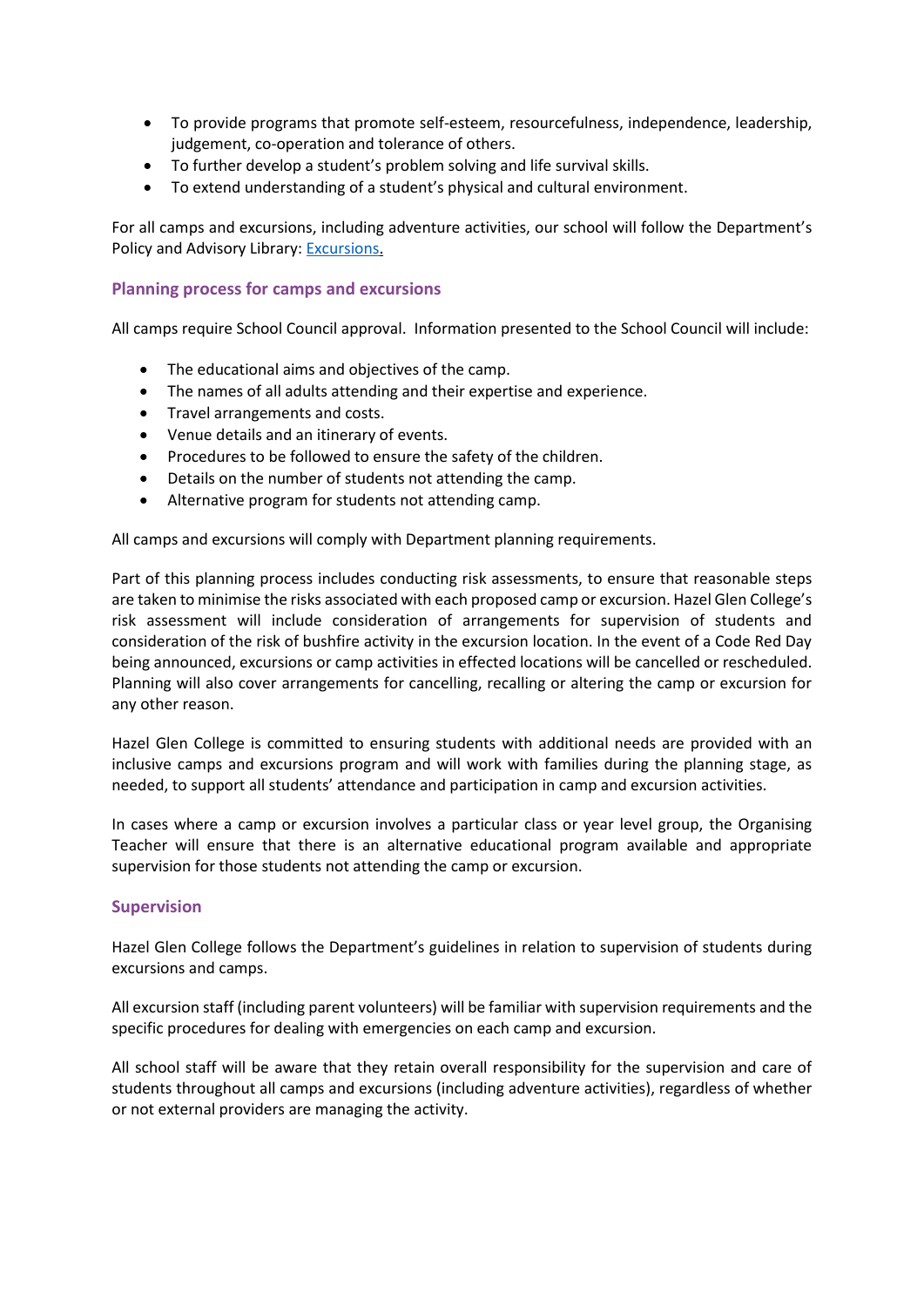A senior staff member will be in attendance at the College whilst the children are returning from a camp or excursion. The Teacher in charge on the camp or excursion will communicate with this person in regards to the anticipated return time.

## **Parent volunteers**

Parents may be invited to assist with camps and excursions. The School will pay for the associated camp costs for parents/carers invited to attend. School staff are in charge of camps and excursions and parent/carer volunteers are expected to follow teachers' instructions. When deciding which parents/carers will attend, the Organising Teacher will take into account: any valuable skills the parents/carers have to offer (e.g. bus licence, first aid etc.) and the special needs of particular students.

## **Volunteer and external provider checks**

Hazel Glen College requires all parent/carer camp or excursion volunteers and all external providers working directly with our students to have a current Working with Children Check card. All parents/carers and volunteers must meet the School's requirements in accordance with the School's Volunteer Policy. [Volunteer Policy](https://www.hgc.vic.edu.au/wp-content/uploads/2021/05/Volunteer-Policy.pdf)

## **Parent/carer consent**

For all camps and excursions, other than local excursions, Hazel Glen College will provide parents/carers with a specific consent form outlining the details of the proposed activity. Hazel Glen College uses Compassto inform parents about camps and excursions and to seek their consent to their child's participation. Parents/carers are encouraged to contact the school to discuss any questions or concerns that they or their child may have with a proposed camp or excursion.

For local excursions, Hazel Glen College will provide parents and carers with a Local Excursions consent form upon enrolment. Hazel Glen College will also provide advance notice to parents/carers of an upcoming local excursion through Compass. For local excursions that occur on a recurring basis (for example weekly outings to the local oval for sports lessons), Hazel Glen College will notify parents once only prior to the commencement of the recurring event.

The Organising Teacher will be responsible for managing and monitoring parent/carer consent and will provide the classroom Teachers with detailed records on a regular basis.

## **Cost of camps and excursions, refunds and support**

The cost of all camps and excursions are to be paid by parents/carers unless alternative arrangements have been agreed to by the Principal prior to the excursion. All families will be given sufficient time to make payments for all activities. Consent forms will have clearly stated payment amounts and payment finalisation dates.

Parents/carers will be sent a reminder via Compass before the camp or excursion departure date reminding them of the need to finalise payment. Students who have not finalised payment by the required date will not be allowed to attend unless the Principal determines exceptional circumstances apply and has approved attendance at the camp or excursion.

Hazel Glen College will make all efforts to ensure that students are not excluded for financial reasons. Families experiencing financial difficulty are invited to discuss alternative payment arrangements with the Organising Teacher. The Organising Teacher can also discuss family eligibility for the Department's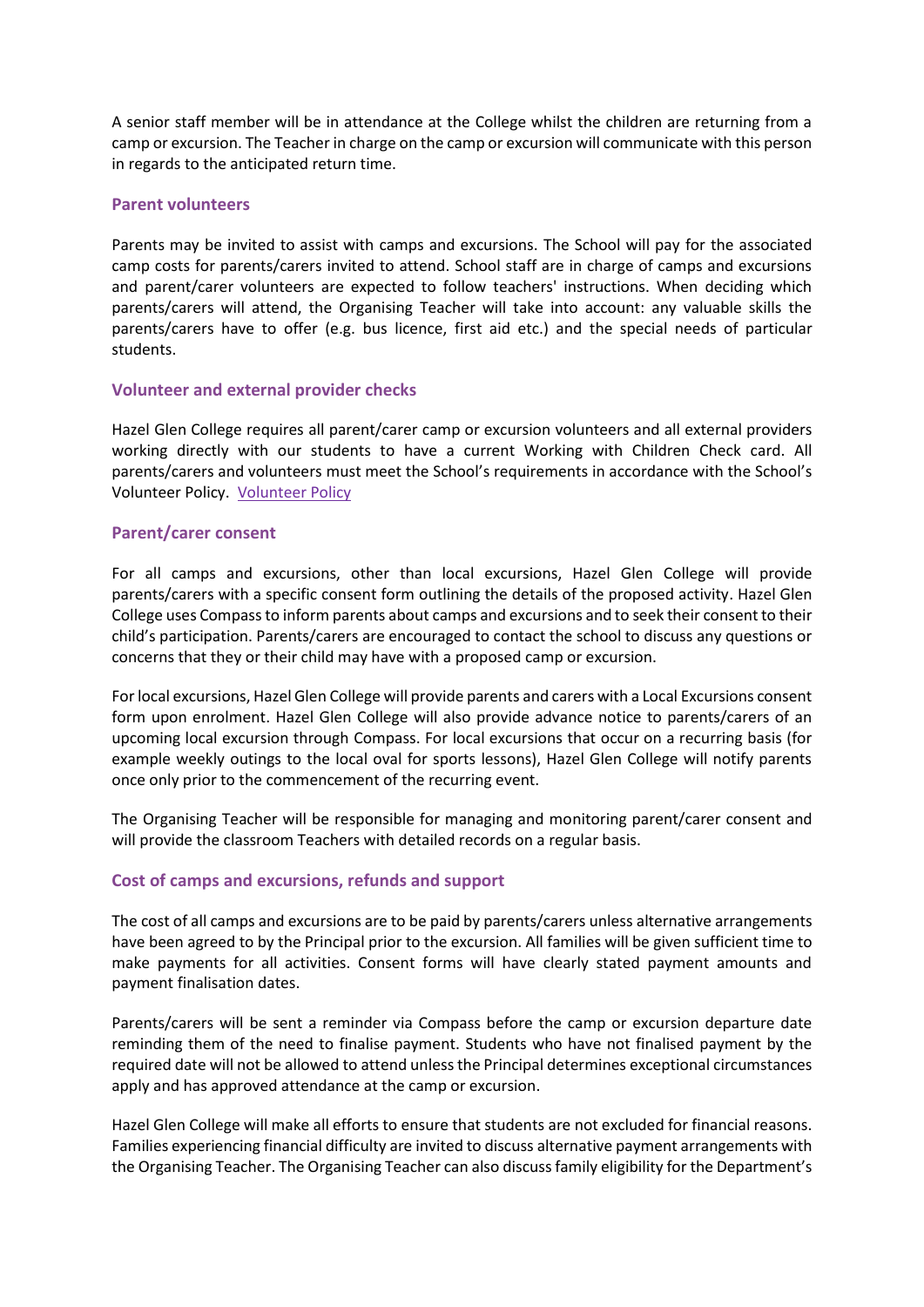Camps, Sports and Excursions Fund (CSEF), which provides payments for eligible students to attend school activities, including camps and excursions. Applications for the CSEF are open to families holding a valid means-tested concession card or temporary foster parents and are facilitated by the school. Further information about the CSEF and the application form are available at [Camps, Sports](https://www2.education.vic.gov.au/pal/camps-sports-and-excursions-fund/policy)  [and Excursions Fund.](https://www2.education.vic.gov.au/pal/camps-sports-and-excursions-fund/policy)

If a camp or excursion is cancelled or altered by the school, or a student is no longer able to attend part or all of the camp or excursion, our school will consider requests for partial or full refunds of payments made by parents/carers on a case-by-case basis taking into account the individual circumstances. Generally we will not be able to refund payments made for costs that have already been paid where those funds have already been transferred or committed to a third party and no refund is available to the school. Where possible, we will provide information about refunds to parents/carers at the time of payment. Parents may also refer to the School's Parent Payment Policy [Parent Payment Policy](https://www2.education.vic.gov.au/pal/parent-payment/policy)

# **Student health**

Parents and carers need to ensure the school has up-to-date student health information prior to camps and excursions. A member of staff will be appointed with responsibility for the health needs of the students for each camp/excursion. Teachers will administer any medication provided according to our *Medication* policy [Administration of Medication](https://www.hgc.vic.edu.au/wp-content/uploads/2021/05/Administration-of-Medication.pdf) and the student's signed *Medication Authority Form*. In addition to the required written permission for their child to attend a camp or excursion, parents are required to complete and provide a "Confidential Medical Information and Special Dietary Requirements Information for College Council Approved Excursions" form.

The College will continue to provide the opportunity for teachers to update their first aid skills and will provide a Level 2 First Aid Teacher on each camp. To meet the school's obligations relating to safety, a first aid kit and mobile phone will be taken by teachers on all camps and excursions.

It is the responsibility of parents and carers to ensure their child/children are in good health when attending excursions and camps. If a student becomes ill during a camp and is not able to continue at camp it is the parent/carer's responsibility to collect them and cover any associated costs. If the Principal approves a student joining a camp late, transport to the camp is the parent/carer's responsibility.

## **Behaviour expectations**

Students participating in camps and excursions are required to cooperate and display appropriate behaviour to ensure the camp or excursion is a safe, positive and educational experience for all students involved.

Parents/carers will be notified if their child is in danger of losing the privilege to participate in an excursion or camp due to behaviour that does not meet the standards of behaviour set out in the school's *Student Wellbeing and Engagement Policy* the *Student Code of Conduct* and the *Bullying Prevention Policy* [Bullying Prevention Policy](https://www.hgc.vic.edu.au/wp-content/uploads/2021/05/Bullying-Prevention-Policy.pdf) The decision to exclude a student will be made by the Principal or Assistant Principal, in consultation with the Organising Teacher. Both the parent/carer and the student will be informed of this decision prior to the camp or excursion.

If on a camp or excursion the Teacher in Charge considers an individual student's behaviour does not meet required standards, then the Principal or their nominee may determine that a student should return home during the camp or excursion. In these circumstances the parent/carer is responsible for the collection of the student and any costs associated with this.